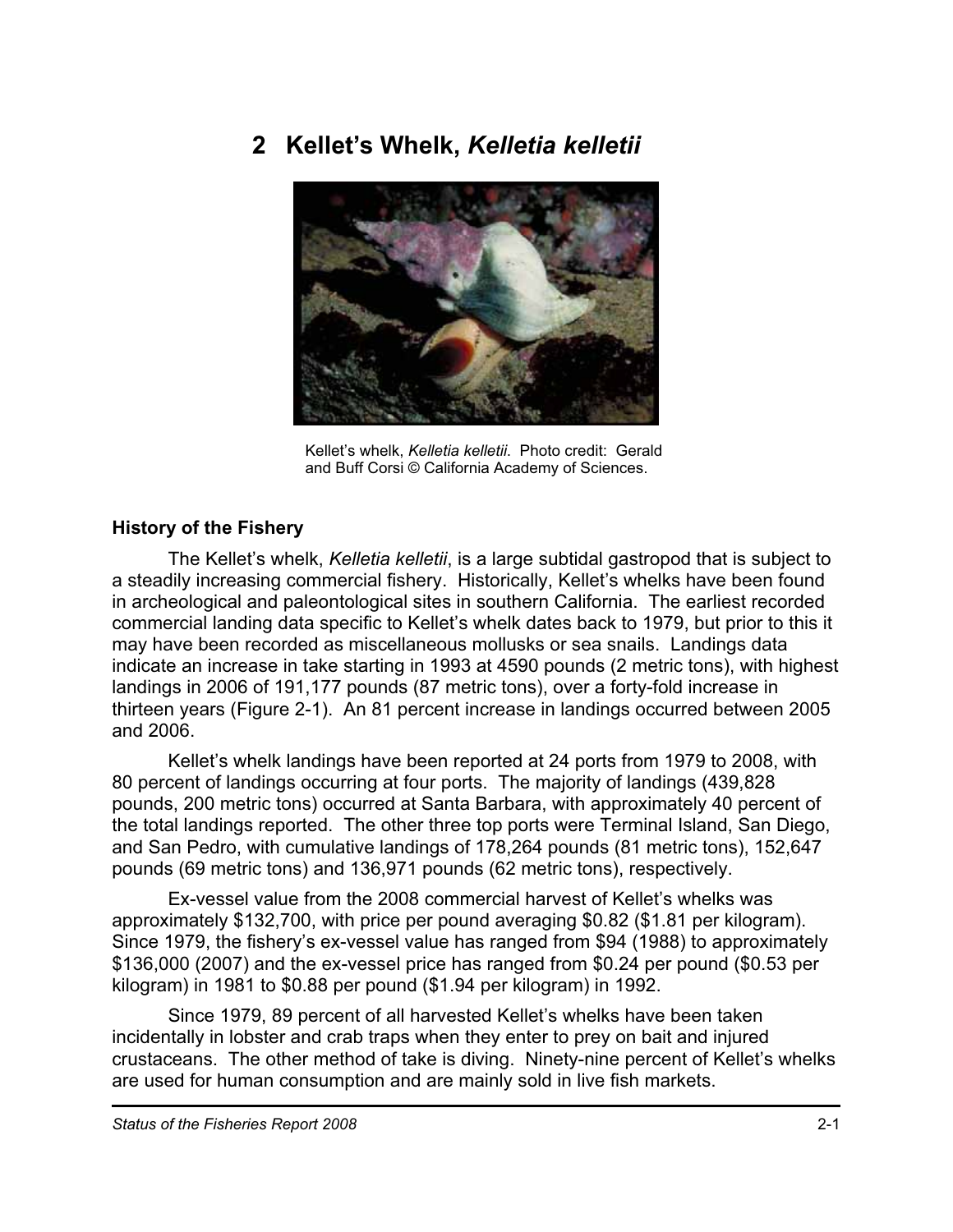The Kellet's whelk is usually taken incidentally in the lobster or rock crab fisheries. Both of these fisheries have restricted permits specific to their fishery. Rock crab fishers must also have a general trap permit, while the spiny lobster permittee is exempt from the general trap permit requirement. Commercial divers are required to have a commercial fishing license, and may only take whelks further than 1000 feet (305 meters) beyond the low tide mark, as the take of any snails is prohibited in the tidal invertebrate zone (Title 14, CCR, §123).

Recreational take of Kellet's whelk by hand is allowed (Title 14, CCR, §29.05) outside of the 1000 foot (305 meter) tidal invertebrate zone. Except where prohibited in state marine reserves, state marine parks and state marine conservation areas the bag limit is 35 animals with no closed season.

Research demands dictate the number of Kellet's whelks that are collected each year under Scientific Collecting Permits (SCP). This number varies widely depending on current research trends and SCP reporting.



Figure 2-1. Kellet's whelk commercial landings, 1979-2008. Data source: CFIS data, all gear types combined. Data not available prior to 1979.

#### **Status of the Biological Knowledge**

Kellet's whelks are the largest buccinid gastropods found in southern California. The robust, spindle shaped, spiraled shell can reach 6.9 inches (17.5 centimeters) in length. Shells are white to tan and are often covered with encrusting organisms such as bryozoans, sponges and algae.

The Kellet's whelk is commonly found in kelp forests and on rocky reef habitat from central Baja California to Point Conception, California. It has also been found in sandy habitat adjacent to reef structure and buried under sand or shell debris. Rarely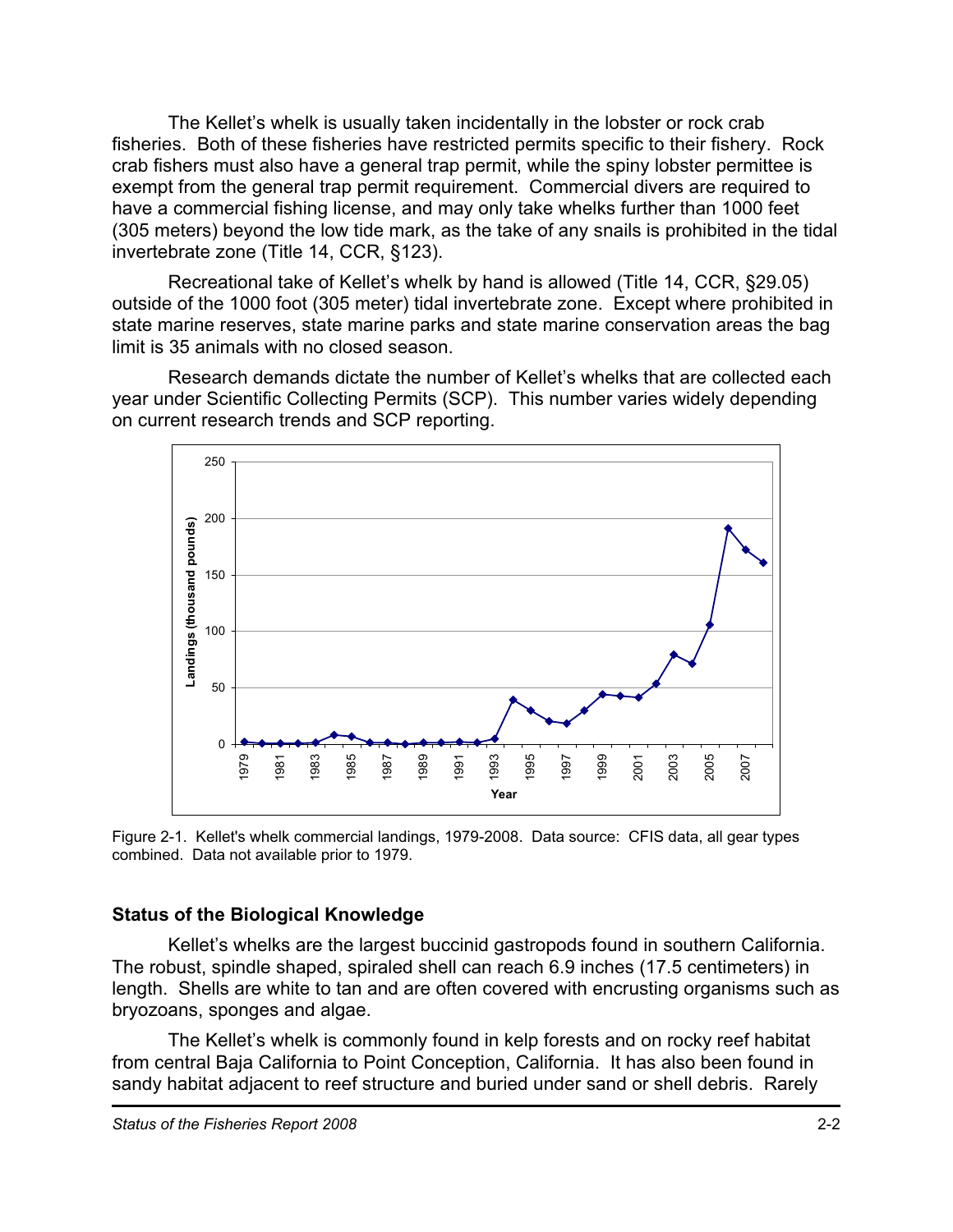found in the intertidal, the Kellet's whelk depth ranges from low intertidal to 230 feet (70 meters). In 1981, observations of adult Kellet's whelks were reported in Monterey County, 250 miles (400 kilometers) north of its previously known northern boundary range.

Kellet's whelks display sexual dimorphism with females being the larger individual in a mating pair. Females are generally sexually mature between 2.6 and 2.8 inches (6.5 and 7.0 centimeters), with males maturing at slightly smaller sizes. Fertilization is internal, and spawning occurs annually in March, April and May, with aggregations of 15 to 20 mating pairs commonly seen during spawning. Reports exist of 200 to 300 individuals observed within one 215 square foot (20 square meter) area.

Oval shaped egg capsules are deposited in clusters on hard substrate, including reef, discarded mollusk shells or other Kellet's whelks, with egg laying speculated to be favored on substrate already containing Kellet's whelk egg capsules. Egg deposition may occur over several days at several locations, or all within one day. Egg capsules generally contain between 400 and 1200 eggs with the height of the capsule, and number of eggs directly correlated to the size of the spawning female. Egg capsule height generally ranges between 0.2 and 0.4 inches (6 and 9 millimeters) and may occasionally contain up to 2200 eggs. Embryos begin development within the capsule and emerge into the water column as free swimming veliger larvae. Veliger size is inversely related to egg capsule size, with smaller capsules containing larger veligers. The length of time in the planktonic larval stage is unknown.

Kellet's whelks are slow growing, and growth rates are uncertain. Studies have suggested growth of 0.3 to 0.4 inches (7 to 10 millimeters) per year until sexual maturity. Once reaching sexual maturity, growth slows considerably and it has been suggested that it takes at least 20 years to reach 3.5 inches (9.0 centimeters). In a year-long tagging study in southern California the majority of the 188 animals recaptured showed no growth.

Kellet's whelks are opportunistic carnivores that feed on dead or dying organisms, often forming feeding aggregations. However, they will also actively pursue prey including several species of turban snails. Ingestion occurs through the scraping of the radula, a tonguelike structure bearing rows of teeth, and the muscular suction action of the prehensile proboscis, a tubular extension used for feeding which can be extended up to three times the length of the shell. They are voracious eaters and often feed on bait and injured crustaceans in commercial crab and lobster traps.

Predators include the moon snail, sea stars, octopus and also sea otters in central California. Juvenile Kellet's whelks are also eaten by a variety of fish. Kellet's whelks are often found feeding alongside its predator, the giant seastar.

## **Status of the Population**

There is a paucity of knowledge on the overall status of the Kellet's whelk population. In 1980, the first live Kellet's whelks were observed at the Hopkins Marine Life Refuge in Monterey, California, expanding it's previously known range by over 250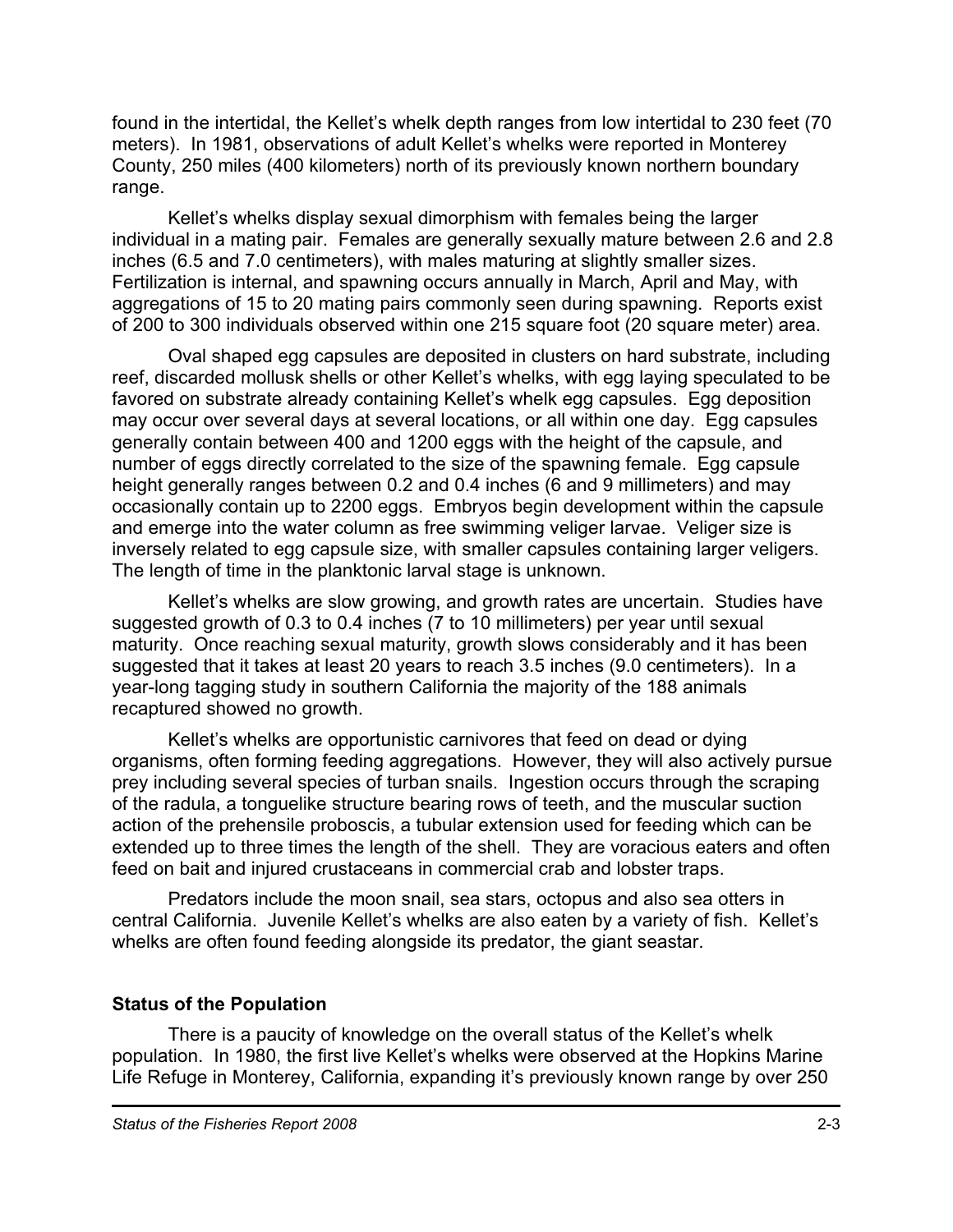miles (400 kilometers) from Point Conception, California. Biogeographical research indicates that a population had existed there for several years before individuals were detected as adults. No paleontological records exist for this population in central California. Studies suggest that the Kellet's whelk range expanded to Monterey Bay in the 1970s or early 1980s, possibly due to an El Niño event, and is dependent on recruits from southern California. Lack of reproductive success in this newly established population is evidenced by the lack of recruits, few juveniles and many large adults.

During a four year study (1997 to 2000) of Kellet's whelks at eleven sites throughout their range, the newer northern populations had significantly lower densities than those of historic southern populations in 1997  $[0.65 \pm 0.22$  per square foot versus  $8.39 \pm 0.97$  per square foot (0.06  $\pm$  0.02 per square meter historically versus 0.78  $\pm$  0.09 per square meter)]. Size frequency distributions also differed significantly, with newly inhabited regions dominated by older, larger individuals and historically inhabited regions characterized by normal size distributions and higher frequencies of juveniles (less than 1 percent in the north versus 39 percent in the south).

Other southern California studies have been completed on a localized scale. One study near Little Cojo Bay, Santa Barbara County (1980-1981), concluded that the population was stable and could potentially support a small commercial fishery. A 1995 population study at a subtidal reef off La Jolla, California, suggested the population was stable and dominated by sexually mature adults, showing low mortality, with low, but steady recruitment.

Partnership for Interdisciplinary Studies of Coastal Oceans (PISCO) coastal biodiversity survey data collected between 1999 and 2007 indicate that Kellet's whelk densities in historically inhabited regions average 0.43 whelks per square foot (0.04 whelks per square meter) and densities from the newly inhabited regions average 0.11 whelks per square foot (0.01 whelks per square meter). The site with the highest average density in the northern region is at Jalama (Santa Barbara County) with 0.64 whelks per square foot (0.06 whelks per square meter), just north of the historic range. The southern site with the highest density is at Naples (Los Angeles County) with 3.22 whelks per square foot (0.30 whelks per square meter), followed by Coho (Santa Barbara County) with 2.58 whelks per square foot (0.24 whelks per square meter). Coho is just south of Point Conception and the distance separating Coho and Jalama is less than 10 miles (16 kilometers).

#### **Management Considerations**

Subject to a rapidly expanding fishery, the harvest of Kellet's whelks is not regulated by a minimum size limit, season, or any type of harvest quotas. Due to life history characteristics such as slow growth rates and aggregate feeding behavior, and the lack of knowledge on the impact of increased fishing rates, interim regulations should be implemented under a precautionary principle until a stock assessment can be completed.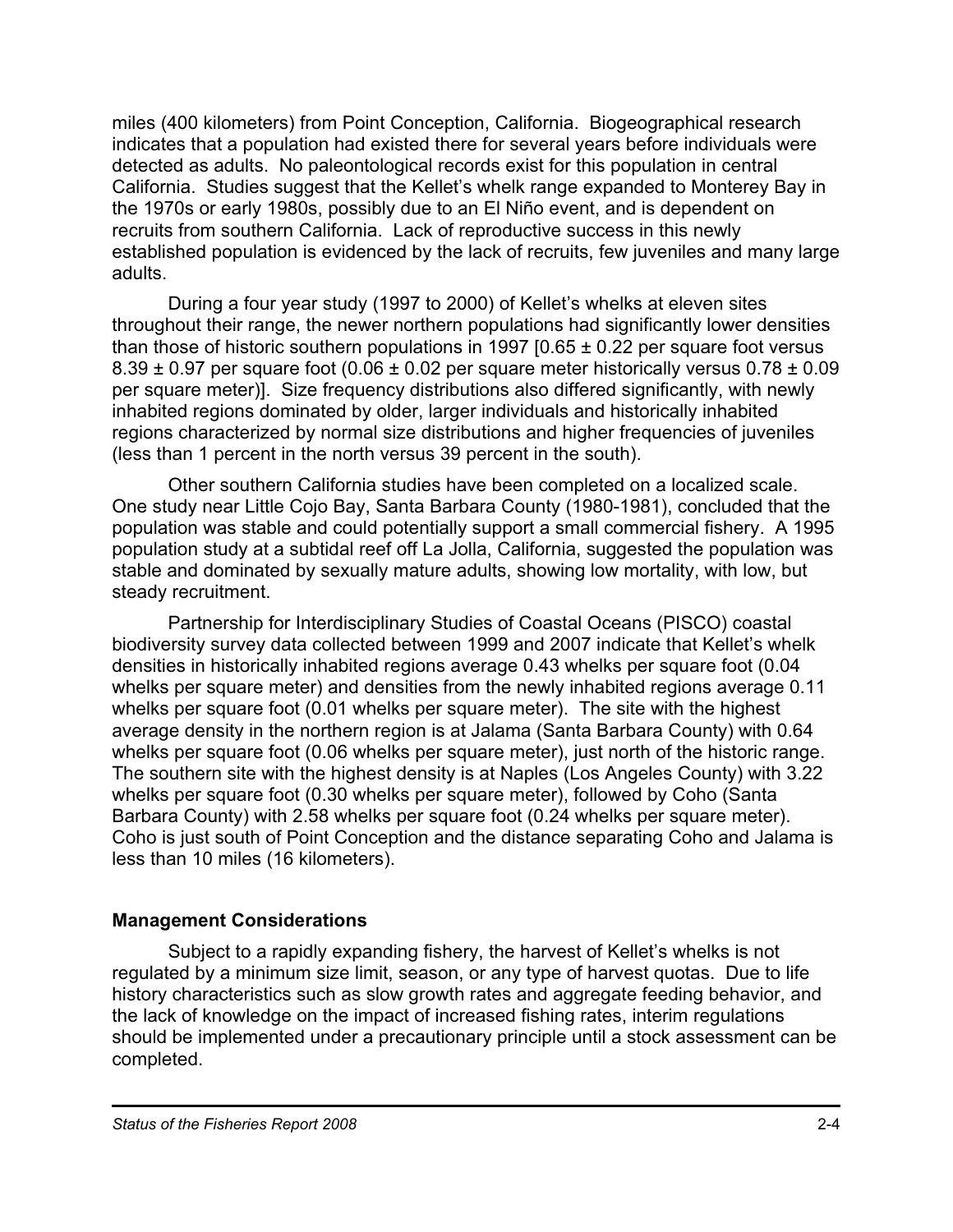Establishing a minimum size limit of 3.0 inches (7.6 centimeters) in shell length to allow for successful reproduction prior to harvest, and a closed season from March through May to protect spawning aggregations would be beneficial to the fishery.

Future considerations may include the southern range expansion of the sea otter, as foraging otters have impacted Kellet's whelk populations occurring within their current range. There are commercial fishers interested in targeting Kellet's whelk with specially designed traps. To fish such traps an experimental gear permit would be required. The issuance of an experimental gear permit requires a logbook for all fishing activities, and an evaluation by the California Department of Fish and Game and the California Fish and Game Commission of the sustainability of such a fishery based on the data generated.

## **Kristin Hubbard**

California Department of Fish and Game KHubbard@dfg.ca.gov

## **Further Reading**

Cumberland HL. 1995. A life history analysis of the Kellet's whelk, *Kelletia kelletii*. [Msc. Thesis] San Diego (CA): San Diego State University. 93 p. Available from: San Diego State University Library, San Diego, CA.

Herrlinger TJ. 1981. Range extension of *Kelletia kelletii*. Veliger. 24:78.

Lonhart SI. 2001. An Invasive Whelk as Predator and Prey: the Ecology of *Kelletia kelletii* in Monterey Bay, California. [DPhil. Thesis]. Santa Cruz (CA): University of California, Santa Cruz. 114 p. Available from: University of California, Santa Cruz Library, Santa Cruz, CA.

Reilly PN. 1987. Population studies of rock crab, *Cancer antennarius*, yellow crab, *C. anthonyi*, and Kellet's whelk, *Kelletia kelletii*, in the vicinity of Little Cojo Bay, Santa Barbara County, California. Calif. Fish Game. 73(2):88-98.

Rosenthal RJ. 1970. Observations on the reproductive biology of the Kellet's whelk, *Kelletia kelletii* (Gastropoda: Neptuneidae). Veliger. 12:319-324.

Zacherl D, Gaines SD, and Lonhart SD. 2003. The limits to biogeographical distributions: insights from the northward range extension of the marine snail, *Kelletia kelletii* (Forbes, 1852). J. of Biogeogr. 30:913-924.